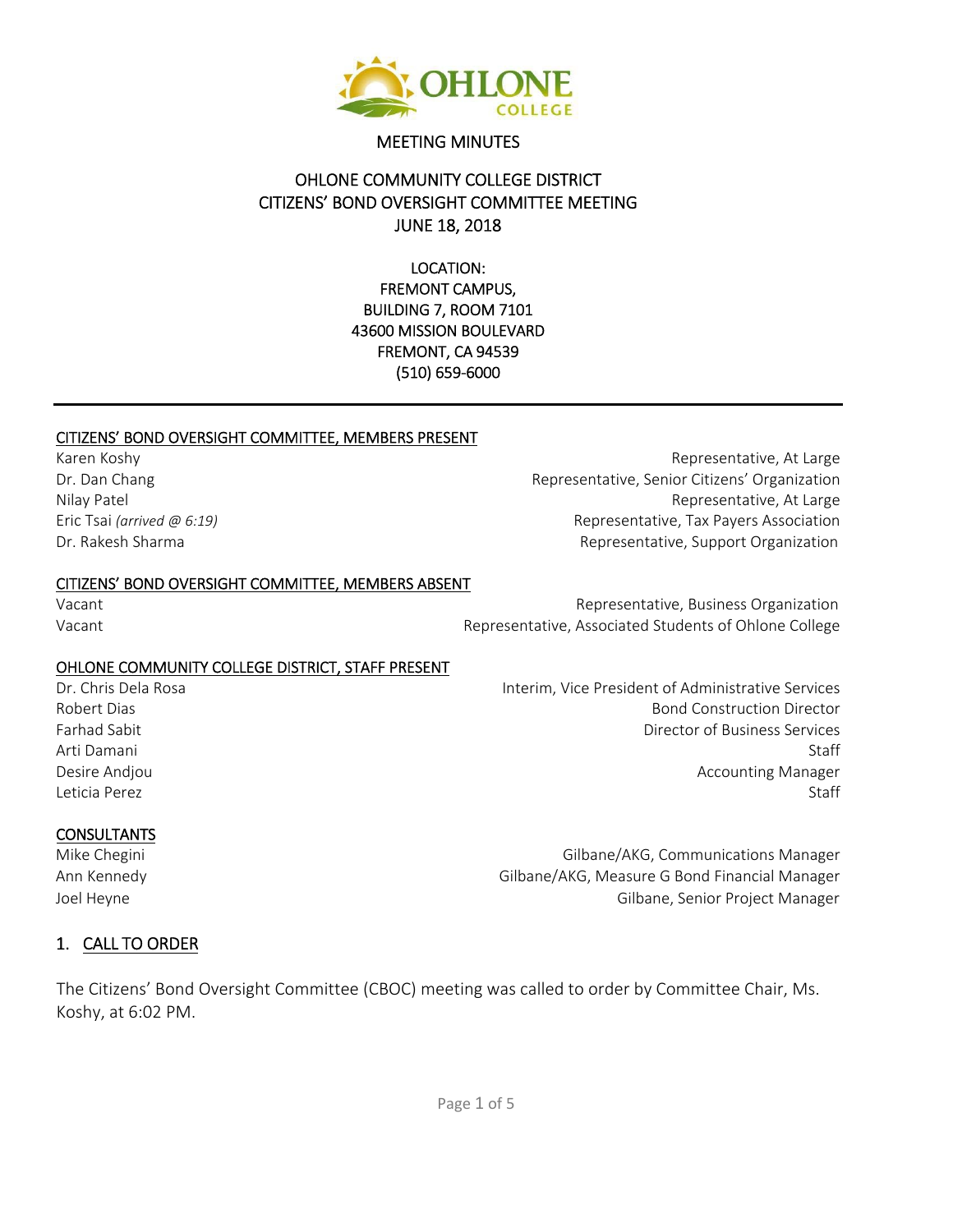## 2. WELCOME OF NEW MEMBER

Committee Chair, Ms. Koshy, introduced new CBOC member Nilay Patel, who is a 2nd year student at Ohlone. He is a mechanical engineering major.

Also, introduced was Dr. Chris Dela Rosa, who is our interim Vice President of Administrative Services.

## 3. APPROVAL OF AGENDA

A motion was made by Committee Chair, Ms. Koshy, to move action agenda items to the top for quorum purposes. Committee Member, Dr. Sharma, made a motion to approve the amended agenda as presented. Committee Member, Dr. Chang, seconded the motion. The motion was unanimously carried by the Committee members present.

## 4. APPROVAL OF MINUTES

Committee Member, Dr. Sharma, made a motion to approve the minutes from the previous meeting that took place on March 26, 2018. Committee Member, Dr. Chang, seconded the motion. The motion was unanimously carried by all Committee members present.

#### 5. COMMITTEE MEMBERS' ATTENDANCE REPORT

Committee Chair, Ms. Koshy, presented the attendance report to the Committee. The committee expressed no concerns or changes.

#### 6. COMMUNICATIONS FROM COMMITTEE MEMBERS

No communications from committee members.

#### 7. COMMUNICATIONS FROM STAFF

No communications from staff.

## 8. COMMUNICATIONS FROM THE PUBLIC

No communications from the public.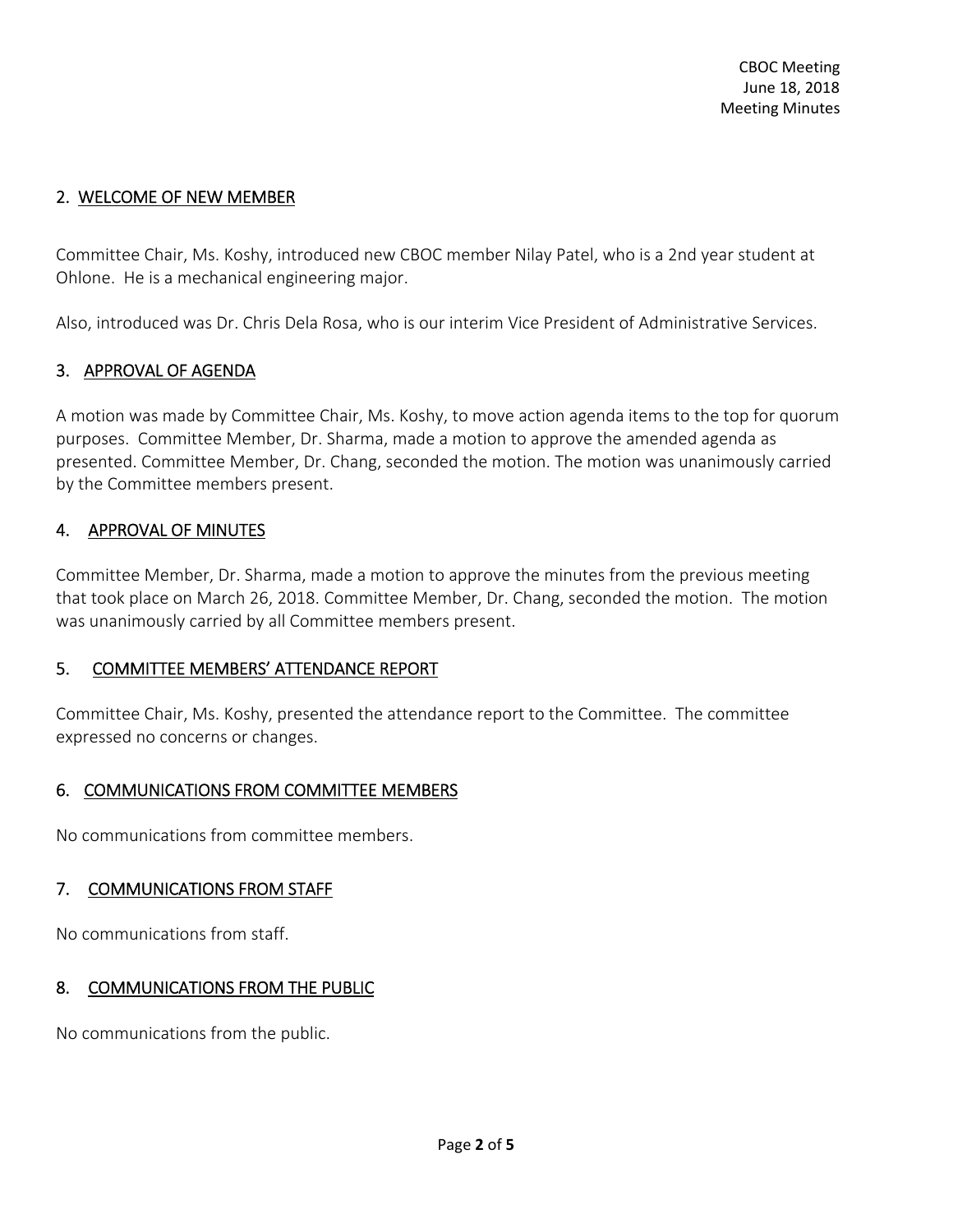## 9. RECOGNITION OF SERVICE

Dr. Chris Dela Rosa and Committee Chair, Ms. Koshy, acknowledged three departing members, Ajmal Mundu, Luke Zakedis, and Eric Tsai. The committee expressed their gratitude for their time and service.

## 10. UPDATE ON MEMBERSHIP

Mr. Dias provided a brief update on recruitment, indicating that the committee, after today, will have three vacancies. We have been aggressively recruiting and advertising the need for new members and will continue our efforts.

## 11. MEASURE G PROJECT UPDATE

Mr. Heyne provided a brief overview of the Measure G project highlights regarding the current status of projects at Ohlone.

*Mr. Heyne: We do not have pictures today as most of you got to see the actual ACB on the tour. The ACB is behind schedule and information has been given to the Executive Team and board, shooting for a soft opening in summer semester of 2019. This will have an impact on other projects which are in the design phase and should start construction soon. These projects cannot begin until the ACB is complete. The North Parking project is in the design process; this area is sloped, the parking stalls are not up to code and we need to increase the number of spaces.* 

*Dr. Sharma: Is this by Smith Center?* 

*Mr. Heyne: Yes, when it's finished it will look great. The Smith Center will also have a new storage unit as well. Building 5 will be done. It will have an entirely renovated cafeteria, kitchen and servery. It will include a Jamba Juice. As soon as the ACB is done, these projects will start, as well as upgrading security cameras and intrusion detection. Hyman Hall is on hold. We are waiting to get through the ACB construction and take stock of current budgets. We found the scope to be too advanced and it outpaced the budget. Newark security systems, \$600k projects, are under construction are more straight forward, smaller. We have approval from DSA and water resources for Geothermal Phase II, this will increase capacity to supply the central utilities plant.* 

*Ms. Koshy: What is causing the delay, not having the ACB open in the summer?* 

*Mr. Heyne: A variety of factors and unforeseen situations, rain, rocks that were not in the report, the pool for skilled laborers is small, coordination out in the field, it's a variety of issues.* 

*Ms. Koshy: I remember you mentioned the skilled labor issue at the last meeting.*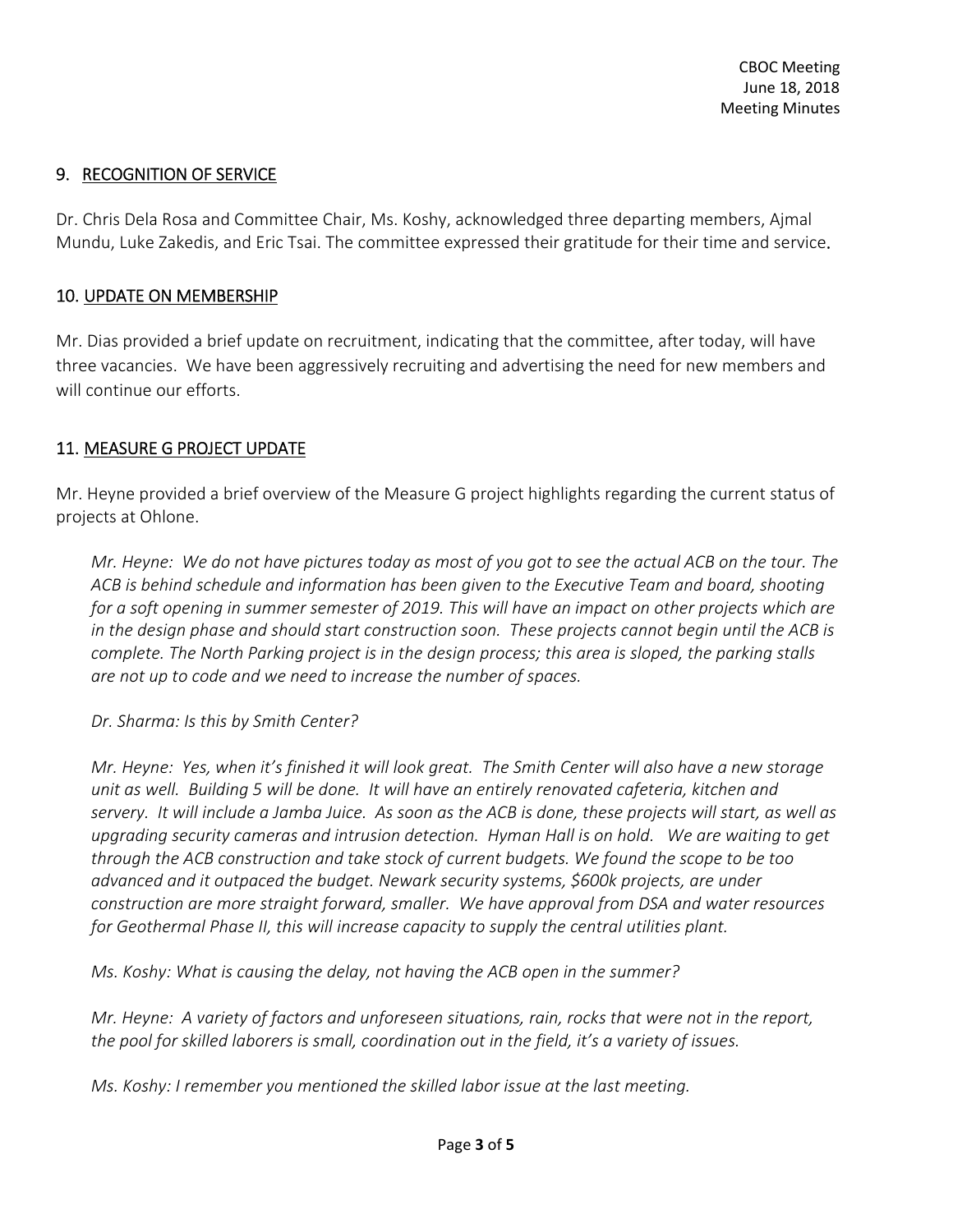*Mr. Heyne: Yes, it is a cause. We are trying to determine the best course to finish the job; it has been challenging.* 

*Dr. Sharma: Bond money, can we use this at Newark for landscaping?* 

*Ms. Kennedy: It can't be used to maintain; if it's a new building we can integrate the landscaping into the project.* 

*Ms. Koshy: Maintenance funds come from the general operation fund? What about improving the campus landscaping?* 

*Mr. Heyne: We have three projects (campus entry, plaza and campus improvement & signage) we may combine and attempt to provide some improvements. These projects are currently for the Fremont campus only. There is some bond money, and we will work within the rules.* 

Mr. Dias also added information regarding renovations on main street. The area between building 7 and 4 will be torn up and redone, new landscaping, new seating, trees are also part of this project. This also includes the demolition of building 3; currently it's under abatement. That area will become part of the ACB landscaping.

#### 12. MEASURE G FINANCIAL UPDATE

Ms. Kennedy presented an overview of the Measure G Financial Report from inception through March 31, 2018 and gave an update regarding the cost and schedule status of the program.

*Dr. Sharma: The \$12M on ACB, is that the amount that was paid for the work done, or paid and not work done yet?* 

*Ms. Kennedy: It is for work done, quarterly.* 

*Dr. Sharma: Do you divide between the quarters?* 

*Ms. Kennedy: The vendor turns in a pay application, and Joel and Robert go through and approve.* 

*Mr. Heyne: Pay is for only work that is in place.* 

*Ms. Kennedy: There is no advance payment for ACB.* 

*Ms. Koshy: Does this include materials and labor?* 

*Ms. Kennedy: It includes both.*